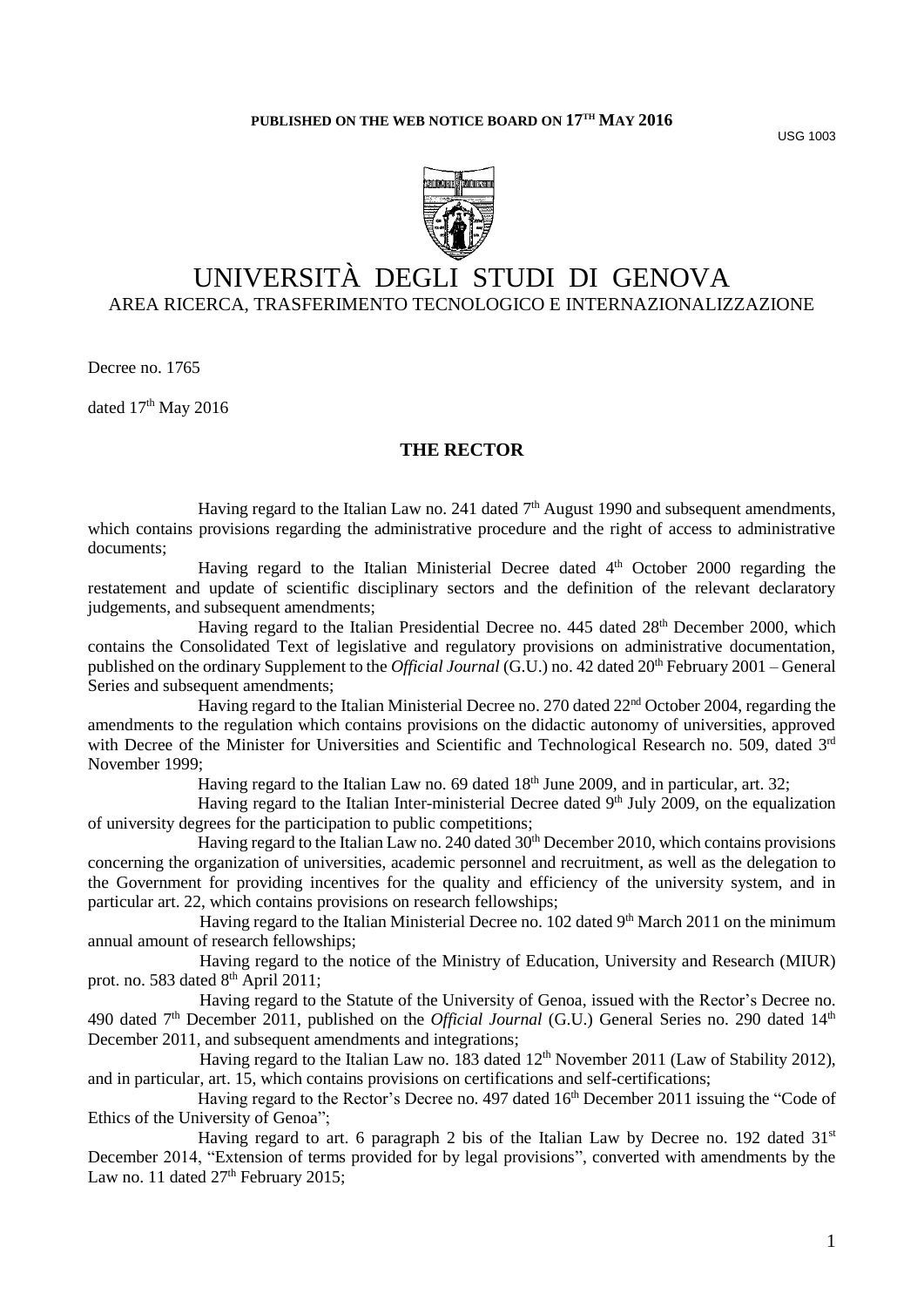Having regard to the "Employee Code of Conduct of the University of Genoa", issued with Rector's Decree no. 1143 dated 27<sup>th</sup> February 2015, implementing the Italian Presidential Decree no. 62 dated 16<sup>th</sup> April 2013, on the "Regulation on the code of conduct for civil servants according to art. 54 of the Italian Legislative Decree no.  $165$  dated  $30<sup>th</sup>$  March  $2001$ ";

Having regard to the Rector's Decree no.  $6144$  dated  $27<sup>th</sup>$  July 2015, issuing the "Regulation" for the awarding of research fellowships";

Having regard to the resolution of the Board of Directors dated  $22<sup>nd</sup>$  July 2015, determining the amounts to be awarded for research fellowships and the timetable of the procedures, according to art. 1 of the abovementioned "Regulation for the awarding of research fellowships";

Having regard to the resolutions sent by the institutes involved, issuing requests for the awarding of research fellowships;

## HEREBY DECREES

#### **ART. 1**

## **Number of research fellowships**

1. An announcement is made for no. 34 public selections for the awarding of no. 35 research fellowships in the programs specified in Annex *A*, being an integral part of this announcement.

2. Students with a professional scientific curriculum suited to the performance of research activities are eligible to receive research fellowships.

3. Candidates, wishing to apply for more than one selection procedure, must submit a separate application for each selection, with the relevant documentation. If a single application is submitted for more than one selection procedure, the candidate will only be admitted to the first selection resulting from the same application.

4. As regards the declaratory judgements of the scientific disciplinary sectors, reference shall be made to the Italian Ministerial Decree dated 4<sup>th</sup> October 2000 and subsequent amendments, mentioned above.

5. The Administration ensures equality and equal opportunity between men and women with regard to access to employment and treatment at work.

6. This decree is published by electronic means on the web notice board in the website of the University of Genoa.

#### **ART. 2**

#### **Admission requirements and grounds for exclusion**

1. In order to be admitted to the selection, the candidates must possess the degree referred to in Annex *A* to this Announcement as regards each research program.

2. No candidate with family or kinship relationship, up to and including the fourth degree, as well as no candidate married, with a Professor belonging to the department or institute, where the research activity is performed, or with the Rector, General Director or a member of the Board of Directors of the University may be admitted to the public selections for the awarding of research fellowships.

3. Admission requirements and grounds for exclusion are referred to the expiration date of the term established for submitting the application.

4. The candidates are admitted with reserve to the selection procedure. This University may arrange, by means of a justified measure, to exclude a candidate from the selection due to lack of the prescribed requirements. Any such measure will be communicated to the candidate concerned by way of registered letter with acknowledgment of receipt.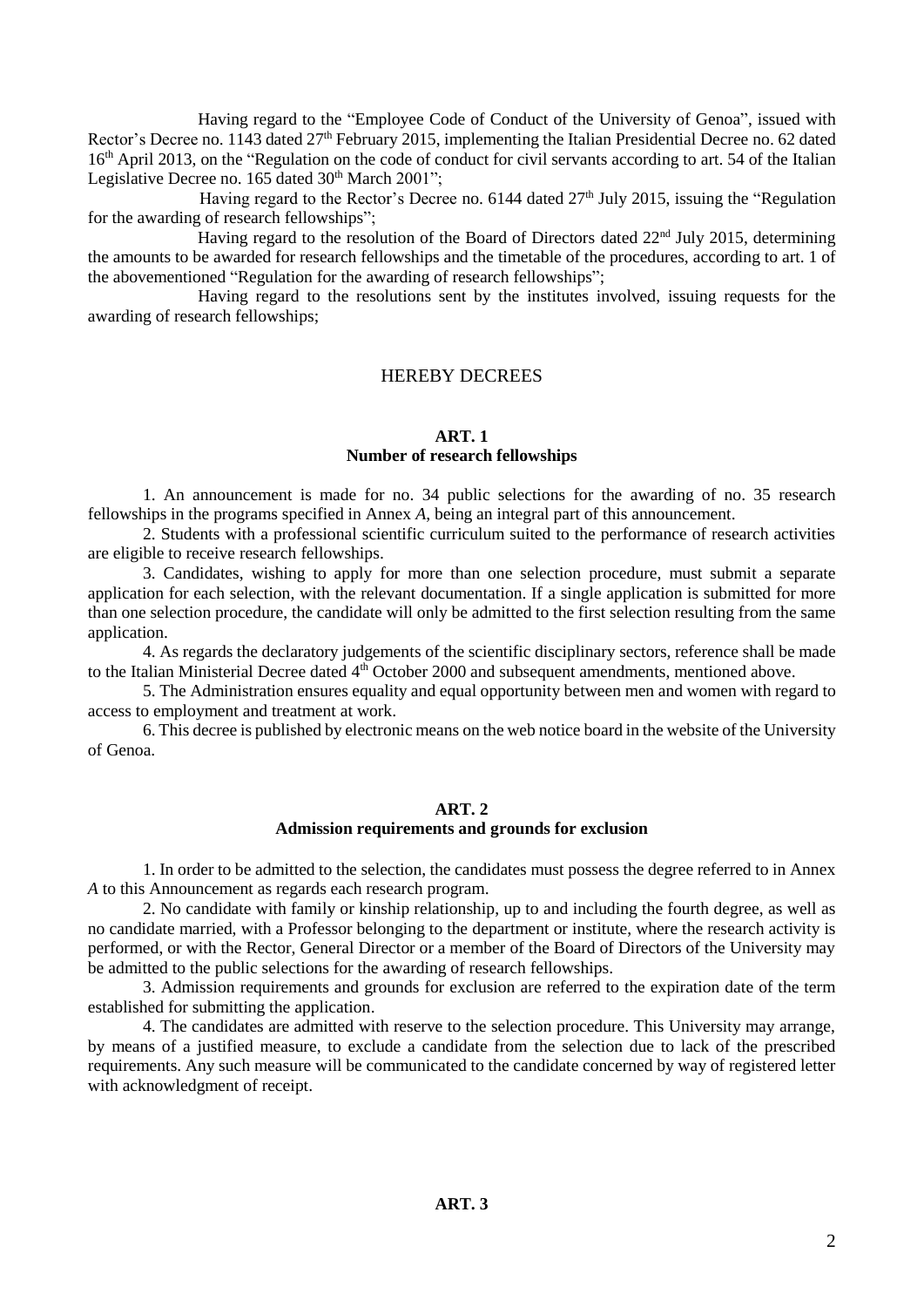## **Procedure for submission of the application**

1. The candidate shall submit his/her application for the admission to the selection by electronic means, filling in the relevant form, within the deadline in the subsequent paragraph. To this purpose, the candidate shall use a specific computer application, which is available at the address [https://concorsi.unige.it,](https://concorsi.unige.it/) and necessarily requires the possession of a certified email address, in order perform a self-registration to the system. The candidate shall enter all the data required for submitting the application and then print the receipt, which will be automatically sent via email. The receipt must be kept and made available in case of any check by the Administration. Upon forwarding, an identification number will be automatically assigned to the application. This number must be specified in any subsequent communication, together with the selection code displayed by the computer application. The date of the electronic filing of the application for the admission to the selection is certified by the information system. Upon the expiration date of the term established for the submission, this system will not allow any candidate to access and send the relevant electronic form. Within the expiration date, the candidate may forward further applications regarding the same selection, in order to amend any error and/or add any integration. For the admission to the selection the application with the most recent submission date will be considered valid. Furthermore, the system requires that the electronic documents referred to in paragraph 8 below are attached to the application as well. **No other way of submission or sending of the applications for the admission to the selection will be accepted.** 

2. The electronic process for the filling in and sending of the application must be completed within 12 a.m. of the thirtieth day after the day of publication of this Announcement on the web notice board in the website of the University.

3. If the expiration day falls on a holiday, it will be possible to fill in and send the application within 12 a.m. of the first next working day.

4. Without prejudice to the provisions of art. 5, paragraph 5, all the communications regarding the public selection announced with this Decree will be forwarded to the candidates concerned by means of registered letter with acknowledgment of receipt.

5. In the application the candidate shall declare his/her full name, date and place of birth, tax code and place of residence, as well as:

a) the possession of the degree referred to in Annex *A* as per art. 1, which is required for the research program of interest. The candidates in possession of a degree obtained abroad shall also specify if this degree, according to the regulation in force, has been declared equivalent to the degree required by this Announcement. The candidate shall also specify the name of the University, which awarded such degree, the date of award and the final degree mark;

b) his/her citizenship;

c) that he/she has no family or kinship relationship, up to and including the fourth degree, and is not married, with a Professor belonging to the department or institute, where the research activity is performed, or with the Rector, General Director or a member of the Board of Directors of the University;

d) whether he/she has received a doctoral grant;

e) whether he/she has already been holder of a research fellowship according to art. 22 of the Italian Law no. 240/2010*;*

f) whether he/she has already been holder of a contract according to art. 24 of the Italian Law no. 240/2010 (fixed term researcher position);

g) being a citizen of a non-EU country, the possession of the residence permit necessary to perform the activity provided for by the contract in art. 7;

h) that he/she is acquainted with the provisions of art. 13 of the Rector's Decree no. 6144 dated  $27<sup>th</sup>$ July 2015 and subsequent amendments and integrations, regarding the prohibition of plurality of offices and the incompatibility;

i) the choice of the foreign language in which to be tested, if required according to the subjects of the interview relevant to the research program in Annex *A*, as per art. 1;

j) whether he/she, where provided for, will request to perform the interview by electronic means, through a SKYPE video conference call;

Lack of the declarations provided for in letters a), c) will result in exclusion from the selection

6. The application must include the e-mail address as well as the address elected by the candidate for the purposes of the selection. Any variation must be promptly notified to the Department to which the application has been addressed.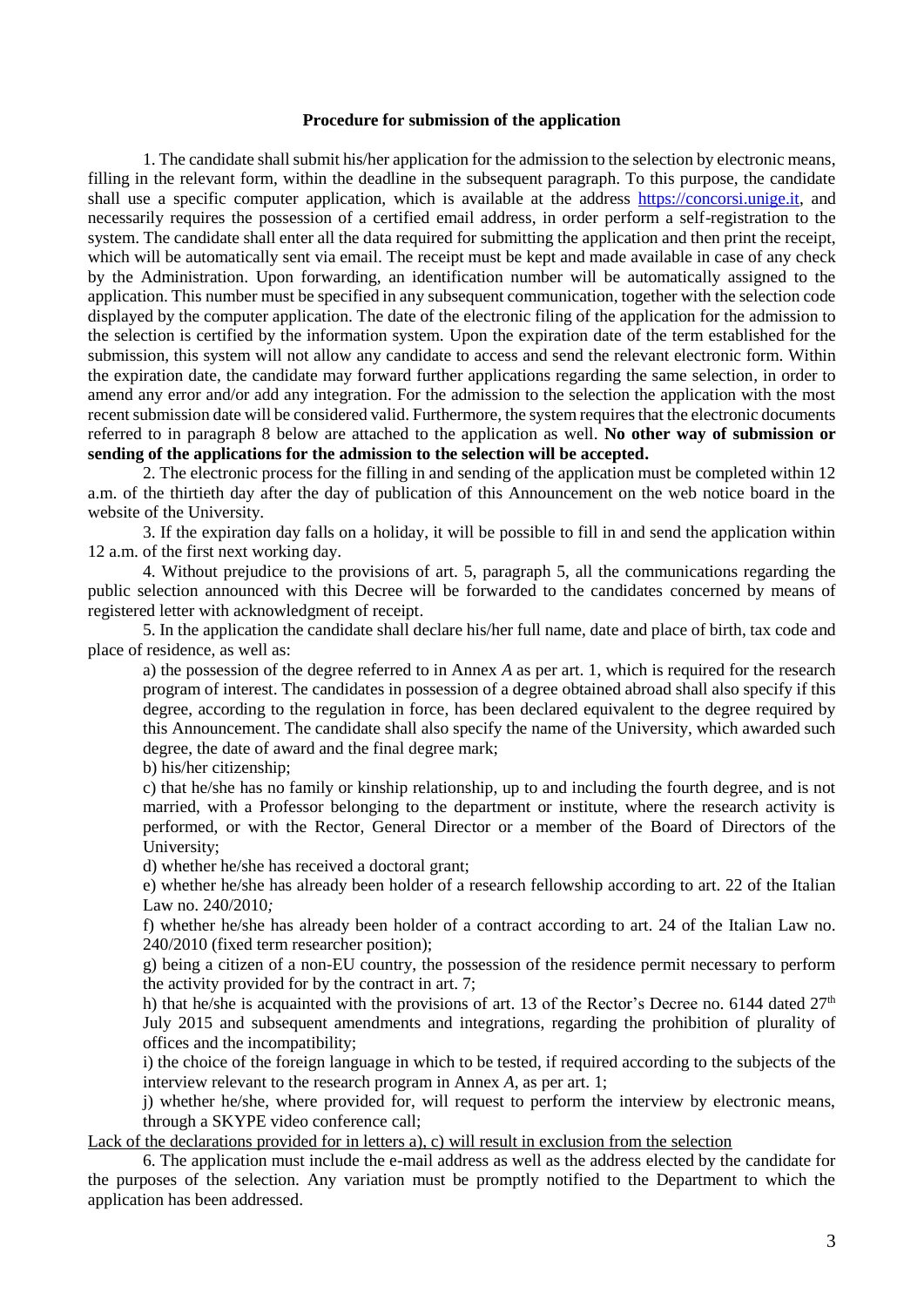7. The declarations made in the application must be considered issued according to the Italian Presidential Decree no. 445/2000 and subsequent amendments, by candidates entitled to make use of the simplified administrative certifications permitted by the above decree.

8. Candidates shall enclose to their application:

a) a non-certified photocopy of an identification document in electronic format (.pdf, .jpg, .gif, etc.) via scanning or digital photography of the same;

b) a scientific-professional *curriculum* and a self-certification relevant to the truthfulness of the information contained therein, drawn up on form *B* attached herewith;

c) if he/she is a foreign citizen, a photocopy of the residence permit, if possessed, in electronic format (.pdf, .jpg, .gif, etc.) via scanning or digital photography of the same;

d) publications, which are deemed useful for the purposes of the selection. The above documents shall be attached to the application in .pdf format and declared compliant with the original copies through a proper self-executed affidavit, drawn up on form C attached herewith. This declaration shall contain also a numbered and detailed list of the files transmitted by electronic means, together with the application, as specified in paragraph 1.

9. According to art. 15, paragraph 1, of the Italian Law no. 183 dated  $12<sup>th</sup>$  November 2011, the candidates shall demonstrate the possession of the qualifications only by means of the declarations established by the abovementioned Italian Presidential Decree no. 445/2000 and subsequent amendments.

10. The same procedures as those established in the previous paragraphs for Italian citizens apply to the citizens of the European Union. Citizens of countries not belonging to the European Union can use selfcertifications as established in art. 4

11. Candidates may not make reference to qualifications or publications submitted to this Administration or other Administrations or qualifications attached to other applications for participation to other competitions.

12. The works legally registered as established by the Italian Legislative Decree of the King's Lieutenant no. 660/1945, as integrated and amended by the Italian Law no. 106/2004 and the Italian Presidential Decree no. 252/2006 may be evaluated for the purposes of the public selections referred to in this Announcement.

13. This Administration shall perform suitable checks, even sample checks, in any case of wellfounded doubts as to the truthfulness of the self-certifications. If the above check reveals that the content of the declaration is not true, the declarant will forfeit any benefits resulting from the provision issued on the basis of the untruthful declaration, without prejudice to the provisions of the criminal code and relevant special laws.

14. This University does not take any responsibility for failure to receive applications due to technical problems related to the Internet service and email operation and/or configuration made available by the provider of the candidate.

15. This University does not take any responsibility for failure to receive communications, because a wrong address was provided by the candidate or due to a missed or late notification of change of the address specified in the application. The same applies in case of any postal or telegraphic error or errors attributable to third parties, chance or force majeure.

## **ART. 4**

#### **Citizens of countries not belonging to the European Union – self-certifications**

1. Citizens of countries not belonging to the European Union regularly residing in Italy can use the self-certifications established by the Italian Presidential Decree 445/2000 referred to above only in respect to the status, personal qualities and facts that can be certified or attested by Italian public bodies, without prejudice to the special provisions contained in the laws and regulations concerning immigration and the status of foreigner.

2. Outside the cases provided for in the preceding paragraph, citizens of countries not belonging to the European Union authorised to reside in the territory of the Country can use the aforementioned selfcertifications, if the same are produced under international agreements between Italy and the country of origin of the declarant.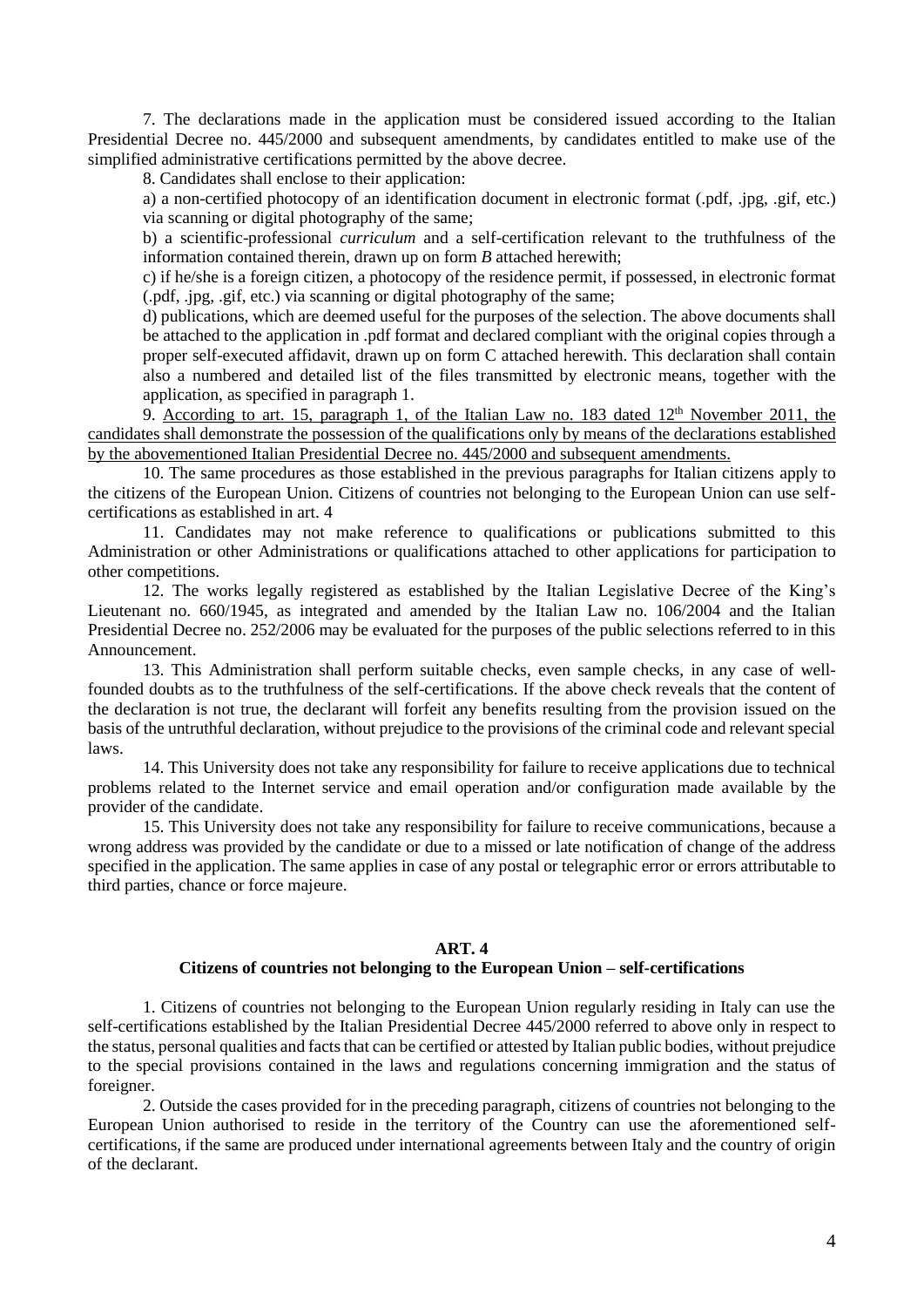#### **ART. 5**

#### **Qualification assessment and interview**

1. Examinations will take place in the premises of the University of Genoa and will be aimed at ascertaining the candidate's preparation, experience and aptitude towards research. They consist of: - assessment of the qualifications submitted;

- an interview on the subjects specified by the Announcement and listed, for each research program, in Annex *A* to the same Announcement.

2. The selection committee in art. 6 below predetermine the general criteria for assessment of the qualifications and interview and makes them public by affixing the same in the place of examination.

3. Works drawn up in cooperation may be considered as usable qualifications only if it is possible to separate and identify the contribution of each single author, so as to assess the candidate in the part concerning him/her.

4. An overall score of 40 is assigned to the candidate's scientific-professional *curriculum* as well as to documents certifying the qualifications and publications. If the research doctorate or the specialization diploma in the medical area represents a mandatory admission requirement for the selection, the following scoring rule will be applied to assessable qualifications and publications:

| - qualifications and scientific professional <i>curriculum</i>                                                                                 | up to $15$ points; |
|------------------------------------------------------------------------------------------------------------------------------------------------|--------------------|
| - publications                                                                                                                                 | up to 25 points    |
| In the other cases, the following scoring rule will be applied to assessable qualifications and publications:                                  |                    |
| - qualifications and scientific professional <i>curriculum</i>                                                                                 | up to $10$ points; |
| - preferential qualifications (research doctorate or                                                                                           |                    |
| specialization diploma in the medical area)                                                                                                    | up to $15$ points; |
| - publications                                                                                                                                 | up to 15 points    |
| the contract of the contract of the contract of the contract of the contract of the contract of the contract of<br>$\sim$ $\sim$ $\sim$ $\sim$ |                    |

Candidates are admitted to the interview only if the assessment results in a score equal to or greater than 10 points.

5. The test timetable, with the indication of the relevant place of examination, is contained, where provided for, in Annex *A* to this Announcement. **Such a notice is equivalent to notification to all intents and purposes. All the candidates, who have not received notification of their exclusion, must sit for the exam, without prior notice, at the place of examination.**

6. In the absence of the notice in paragraph 5 above, the test timetable, with the indication of the relevant place of examination, will be notified to all the candidates concerned by means of a registered letter with acknowledgment of receipt at least fifteen days before the day of the examination.

7. The interview is held publicly. If the interview, according to the research program selected by the candidate, as per Annex *A*, may be held by electronic means (SKYPE video conference call), and the candidate is not resident or domiciled in Italy, or is resident or habitually domiciled at a distance of more than 300 km from the selection centre, the interview can be held by electronic means, ensuring the identification of the candidate and the publication of the test. The candidate, who intends to avail himself/herself of the option to be interviewed by such means shall declare his/her intention in the application for the admission to the selection and attach at least one letter of introduction issued by professors in Italian or foreign Universities or Research Institutes.

8. A score of 60 points is attributed to the interview. Candidates are deemed to have passed the interview if they reach a minimum score of 42/60.

9. At the end of each step, the selection committee will publish and affix the results of the qualification and interview assessment of each candidate in the place of examination.

10. In order to be admitted to the interview, the candidates shall submit a valid identification document. In order to be admitted, the candidates who submit expired identification documents must declare at the bottom of the photocopy of the same that the data contained therein have not changed since the date of issue.

## **ART. 6 Selection Committee Formation and approval of the classifications**

1. The Selection Committee is composed of three university professors, also from other Universities. One of them at least must be a first or second level tenured professor. They are appointed by the Rector on a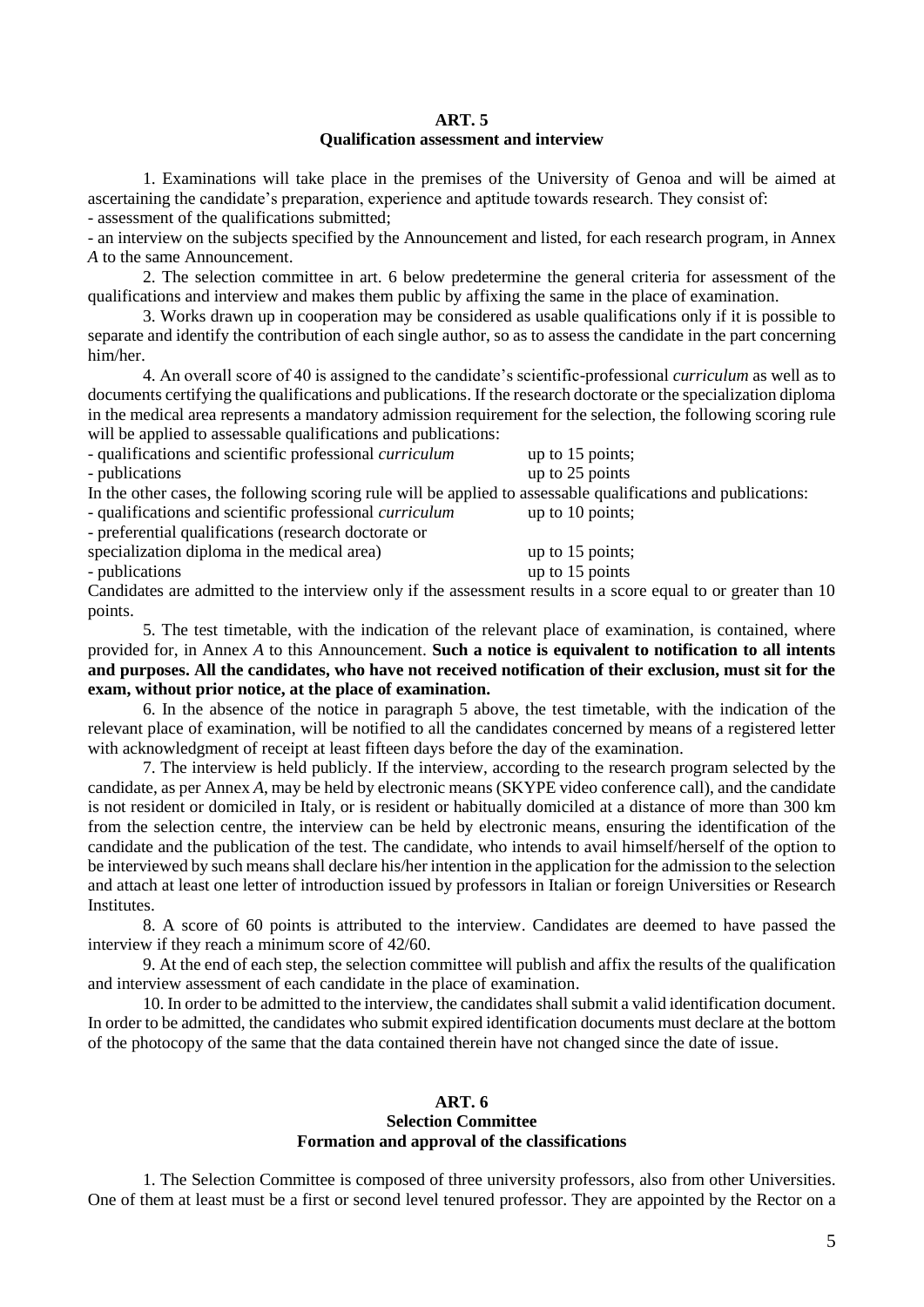proposal from the concerned institute.

2. Once the tests have been carried out, the Committee will draw up the relevant classification through the sum of the score assigned to the qualifications and the score achieved by each candidate during the interview. Winners will be named on the basis of the number of fellowships announced.

3. The classification of merit is approved and the winner of the public selection declared by Rector's Decree.

4. If the holder of the fellowship is unable to carry out his/her task for any reason whatsoever, the classification of merit can be used.

5**.** The classification of merit is published on the web notice board in the website of the University of Genoa. Objections may be raised starting from the date of the above publication.

## **ART. 7 Awarding of the research fellowship Research fellowships to non-EU citizens**

1. The awarding of the research fellowship is formalized through the stipulation of a contract of private law between the University of Genoa and the winning candidates resulting from the classification of merit as per art. 6, paragraph 3 above, for the duration specified in Annex *A* to this Announcement as regards each research program, subject to ascertainment of the prescribed requirements.

2. The overall duration of the relations established following announcements issued according to the Italian Law no. 240 dated 30<sup>th</sup> December 2010, including any renewals, may not in any case exceed six years, excluding the period during which the fellowship was enjoyed together with the research doctorate, within the maximum limit of the legal duration of the relevant course.

3. The overall duration of the relations established with the holders of fellowships implemented following announcements issued according to the Italian Law no. 240 dated  $30<sup>th</sup>$  December 2010, and of the contracts referred to in art. 24 of the same law, stipulated also with different state, non-state or telematic universities, as well as with the institutes referred to in art. 8, paragraph 1, with the same subject, may not in any case exceed twelve years, including non-continuous periods.

4. For the purpose of calculating the duration of the aforementioned relations, periods of leave due to maternity or health reasons will not be taken into account according to the regulations in force.

5. Upon contract stipulation, the winner shall sign the following declarations:

- that none of the impedimental conditions referred to in art. 11 applies to him/her;
- that he/she has no family or kinship relationship, up to and including the fourth degree, and is not married, with a Professor belonging to the department or institute, where the research activity is performed, or with the Rector, General Director or a member of the Board of Directors of the University;
- being an employee of public administrations different from those referred to in art. 8, paragraph, 1, that he/she has been placed on unpaid leave;
- whether he/she has received a doctoral grant;
- whether he/she has already been holder of a research fellowship according to art. 22 of the Italian Law no. 240/2010;
- whether he/she has already been holder of a contract according to art. 24 of the Italian Law no. 240/2010.

6. Candidates who are citizens of non-EU countries may be awarded a research fellowship only if they are in possession of a residence permit for scientific research as per art. 27 *ter* of the Italian Legislative Decree no. 286/1998 and subsequent amendments. In such cases, the institute, which has required the fellowship, implements, by mutual consent with the competent offices of this Administration, the procedures aimed at achieving the above residence permit

7. The research fellowship is awarded to a non-EU citizen only upon conclusion of the procedure described in paragraph 6 above.

## **ART. 8**

## **Personal requirements**

1. The following are not eligible for research fellowships: employees of the universities, public research and experimentation institutes and bodies, the National Agency for New Technologies, Energy and Sustainable Economic Development (ENEA) and the Italian Space Agency (ASI), as well as of the institutions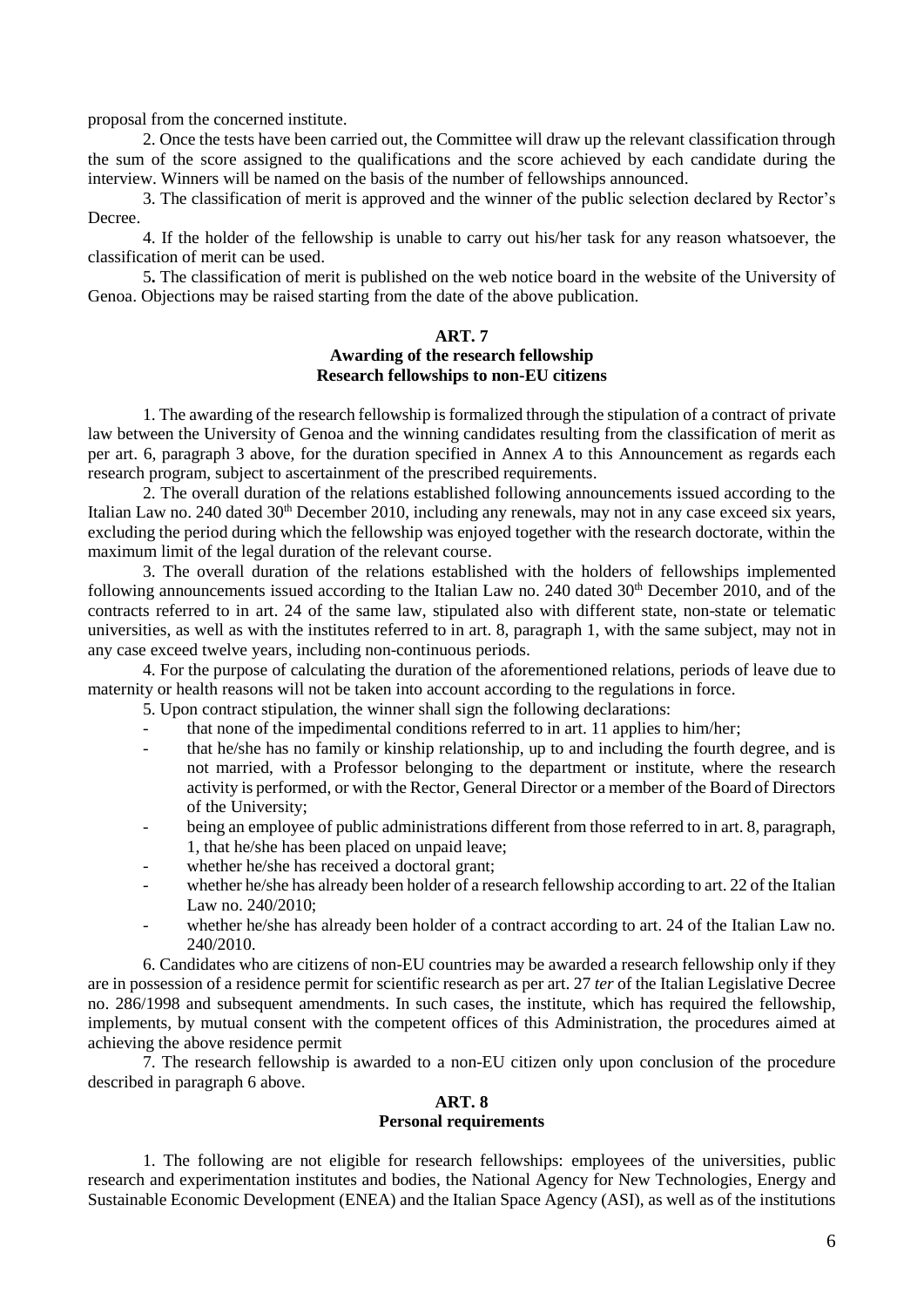whose scientific specialization diploma has been recognized equivalent to the doctoral degree, according to art. 74, paragraph 4, of the Italian Presidential Decree no. 382 dated  $11<sup>th</sup>$  July 1980.

2. The research fellowship does not give rise to rights with respect to access to permanent employment at the university and in no way constitutes a subordinate working relationship.

3. An employee working for public administrations different from those referred to in paragraph 1 is placed on unpaid leave.

## **ART. 9**

## **Economic and regulatory treatment**

1. Financial charges arising from these selections are charged to the available funds of departments and centres. They must be transferred to the budget of the University, using, when necessary, any funds, even in the case of defaults or delays by any third parties, with six-monthly payments in advance.

2. The amounts of research fellowships are determined by the Board of Directors according to art. 1 of the Regulation for the awarding of research fellowships, taking into account the provisions of the regulations in force. The contract referred to in art. 7 contains the annual pre-tax amount of the research fellowship. This amount is payed according to monthly deferred instalments.

3. With respect to taxation, fellowships are subject to the provisions of art. 4 of the Italian Law no. 476, dated 13th August 1984, and with respect to social security, to those of art. 2, paragraph 26 and following, of the Italian Law no. 335 dated  $8<sup>th</sup>$  August 1995, and subsequent amendments.

4. Variations in social security (INPS) rates restate year by year the cost established for the fellowship.

5. The University provides insurance cover according to the regulations in force.

## **ART. 10 Research fellowship holders' rights and duties**

1. Fellowship holders perform their activity within research projects and in close connection with the realization of the same, under the direction of the scientific coordinator, autonomously and without set working times.

2. The fellowship holder is required to submit each year to the Board of the concerned institute a detailed report on the activity performed.

3. The fellowship holder may perform part of his/her research activity abroad:

- a) if he/she is the beneficiary of a study grant, awarded by national or foreign institutions, in order to integrate the research activity with stays abroad;
- b) if the research activity abroad is consistent with the research program to which he/she is contributing, upon authorization by the institute, on a grounded proposal from the scientific coordinator. In this case, a possible grant as partial reimbursement of travel expenses and stays abroad may be defined and paid by the reference institute.

4. The fellowship holder may take part in comparative assessment procedures for awarding contracts regarding the performance of didactic activities, both regular and integrative, provided that such activity is performed outside his/her commitment as fellowship holder, is compatible with the research activity and approved by the reference institute, as provided for in the relevant regulation of this University.

5. The fellowship holder may contributes articles, participate as speaker in seminars, meetings and conferences, perform guidance and tutorship activities and take part in Examining Boards in his/her capacity as a teaching assistant.

6. The fellowship holder may perform activities within a university spin-off, upon authorization by the scientific coordinator, as provided for in the relevant regulation of this University.

7. The fellowship holder may be introduced into clinical research teams, without any direct function regarding the patients' care and treatment, under the direct control of the scientific coordinator.

## **ART. 11 Prohibition of plurality of offices - Incompatibility**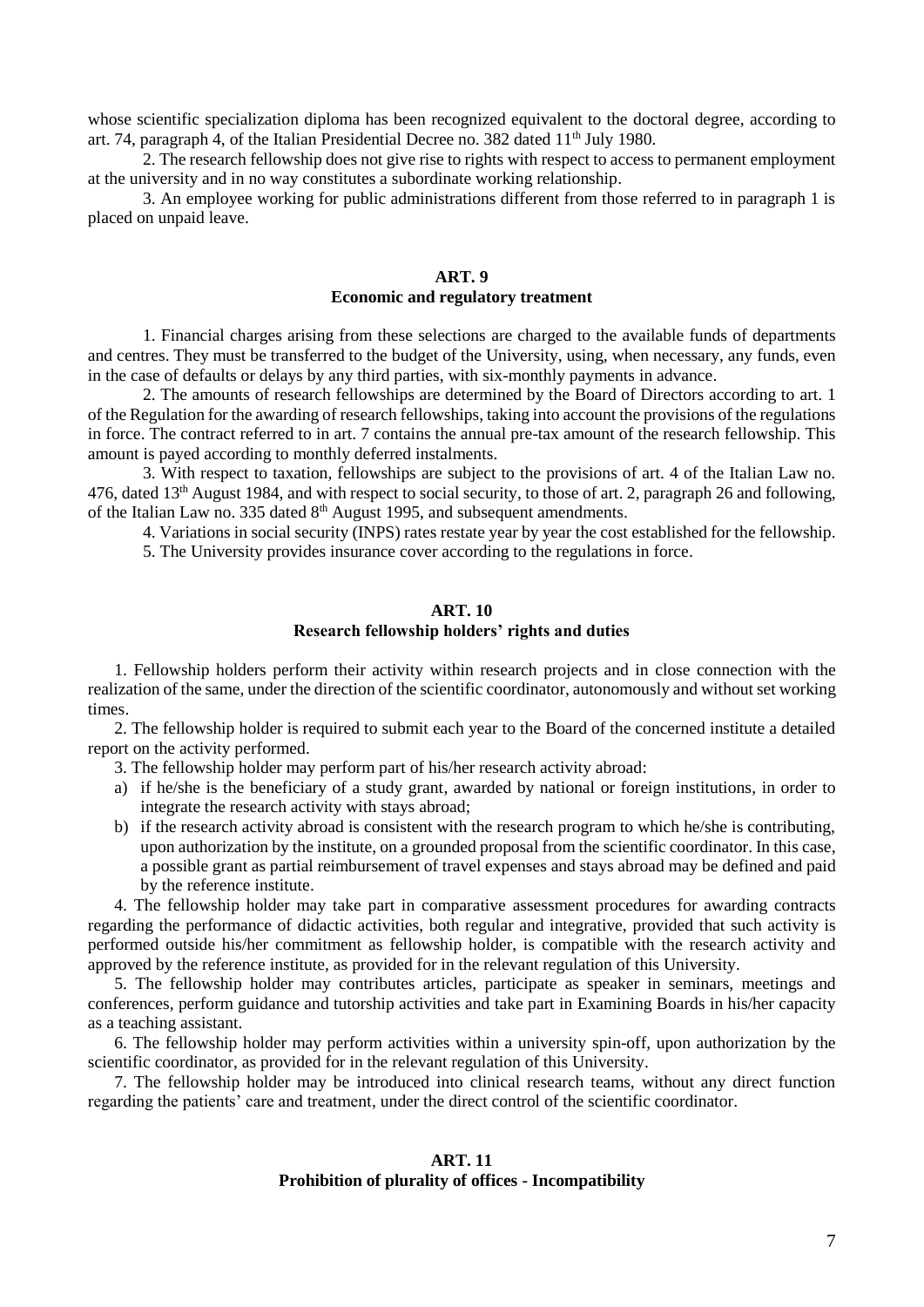1. The research fellowship may not be accumulated with other study grants awarded for any reason, without prejudice to the provisions of art. 10, paragraph 3, lett. a).

2. The legal ownership of the research fellowship is not compatible with attendance of any university courses, specialist or second level degrees, research doctorates with grants, medical specialization, in Italy or abroad, and university master's degrees.

3. The legal ownership of the research fellowship is not compatible with employment relations, without prejudice to art. 8 paragraph 3, other collaboration contracts or income arising from freelance-professional activities continuously performed, unless this is a limited autonomous work activity to be performed upon authorization by the scientific coordinator, and provided that such activity does not interfere with the performance of the research activity nor lead to a conflict of interests with the University.

## **ART. 12 Absence from work**

1. The following shall apply to research fellowships: provisions regarding the mandatory maternity leave, the provisions referred to in the Decree of the Italian Minister of Labour and Social Security dated 12<sup>th</sup> July 2007, published on the *Official Journal* (G.U.) no. 247 dated 23th October 2007, and, as regards sick leave, art. 1, paragraph 788, of the Italian Law no. 296 dated 27<sup>th</sup> December 2006, and subsequent amendments. During the mandatory maternity leave, the indemnity paid by the Italian National Institute of Social Security (INPS) according to art. 5 of the above Decree dated  $12^{th}$  July 2007 will be supplemented by the University up to the full amount of the research fellowship.

2. The financing of the research fellowship is suspended during the period of mandatory or optional maternity leave, or in cases of inability due to holder's illness for a period exceeding two months per year. In these cases, the duration of the contract will be extended for a period equal to that of the suspension. In all other cases of inability for periods exceeding two months per year, this University reserves the right to terminate the contract or suspend the relevant payment.

## **ART. 13**

#### **Document submission**

1. In order to ascertain the prescribed requirements and taking into account the declarations, valid for an unlimited period, already resulting from the application for the admission to the selection, the winning candidate, being an Italian or EU citizen, will be required to submit to this University, within thirty days from the date when the contract was stipulated, the following documents:

- a) self-certification regarding the holding of citizenship, if more than six months have passed since the date of submission of the application;
- b) self-certification relevant to the positions in art. 7, paragraph 5.

2. Citizens of countries not belonging to the European Union regularly residing or authorized to reside in Italy shall submit, within thirty days as above, the self-certification referred to in paragraph 1, lett. a), if more than six months have passed since the submission of the application and the conditions in art. 4 have been met. The same citizens shall demonstrate to meet the requirements not covered by the abovementioned declaration through the submission of a proper certification.

3. Except for the cases referred to in the preceding paragraph, non-EU citizens shall submit within thirty days as above:

a) a citizenship certification;

b) a certification o attestation relevant to the positions referred to in art. 7, paragraph 5.

4. These documents are considered submitted in due time, even if they are sent by registered letter with acknowledgment of receipt within the abovementioned deadline. To this purpose, the postmark of the accepting postal office will serve as proof.

5. The fellowship holder will be required to rectify within 30 days from the date of receipt of the request any incomplete documents or documents containing retrievable errors, under penalty of termination of the contract.